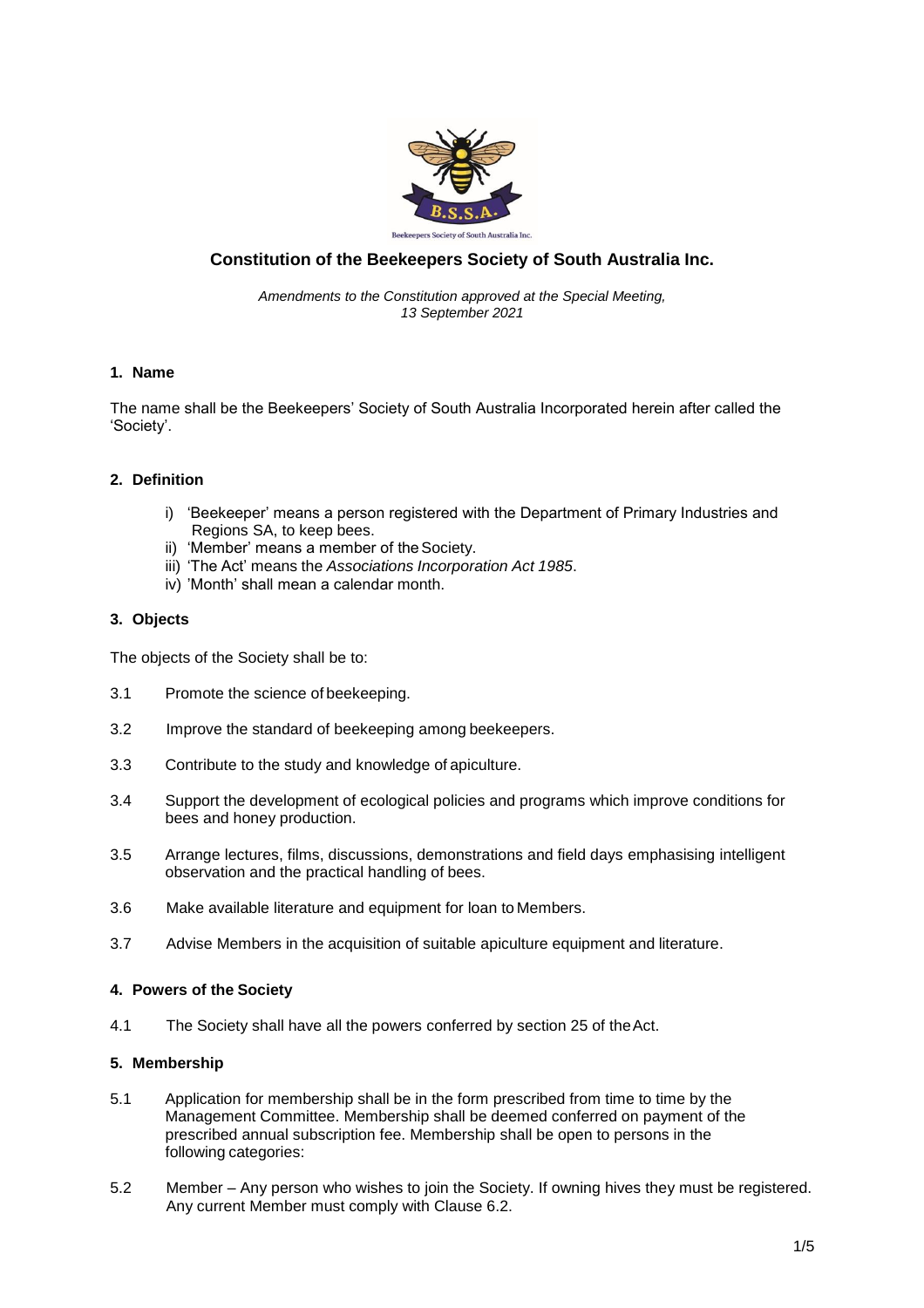- 5.3 Life member any person, who by virtue of long and distinguished service to the Society, or by distinguished service to apiculture, may be granted Life Membership is proposed by notice of a motion signed by two Members delivered to the Secretary of the Society at least six weeks before the next Annual General Meeting. The notice of motion shall be considered by the Management Committee prior to the Annual General Meeting, and if no objections to it are raised, it shall be introduced to the Annual General Meeting by its proposers. If carried by a majority of Members present and entitled to vote, Life Membership shall be conferred forthwith on the person proposed. A Life Member shall be exempt from the requirements of Clause 6.2.
- 5.4 Honorary Member Honorary membership may be confirmed on any person nominated by the President or Management Committee and ratified by the Society in a General Meeting. A person may be granted Honorary Membership for one year only.
- 5.5 Family Membership Any family of up to two adults and two children or one adult and three children who qualify for membership or junior membership. Up to two adult Family Members may have voting rights. Any current Family membership must comply with Clause 6.2
- 5.6 Junior Membership Any person under the age of 18 years who wishes to join with parental/guardian consent. Junior members must comply with the rules described under 'Member' with compliance of Clause 6.2. Junior Members must be chaperoned by an adult to all club events.
- 5.7 Register of Members A register of Members must be kept and contain: i) the name and address of each member ii) the date on which each member was admitted to the Society iii) the category of membership, and iv) if applicable, the date of and reason(s) for termination ofmembership.
- 5.8 Resignations A Member may resign from membership of the Society by giving written notice to the Secretary or Public Officer of the Society. Any resigning Member shall be liable for any outstanding subscriptions which may be recovered as a debt due to the Society.

## **6. Membership fees**

- 6.1 Annual membership fees shall be fixed at the April General Meeting or at a Special General Meeting called for that purpose.
- 6.2 Annual membership fees shall be due and payable on the first day of July eachyear.
- 6.3 A person shall cease to be a Member if they fail to pay the annual membership fee before the Annual General Meeting is declared open. They may rejoin the Society provided the full membership fee is paid on or before 31 December of the same year.

## **7. Meetings**

- 7.1 The Annual General Meeting of the Society shall be held in August each year. At least ten days' notice of the meeting shall be given to each member, but accidental omission to give such notice shall not invalidate the meeting.
- 7.2 The Society shall hold a General Meeting each month except January.
- 7.3 Other General Meetings of the Society shall be held as determined by the Management Committee.
- 7.4 The Management Committee may convene a Special General Meeting upon receiving a written request to do so by at least ten Members. The request shall state the purpose of such meeting and the meeting shall be held within 28 days of delivery of the request to the Secretary. At least ten days' notice of a Special General Meeting shall be given to each member by email or pre-paid letter posted to his/her last known address, but accidental omission to give notice to any Member shall not invalidate the meeting.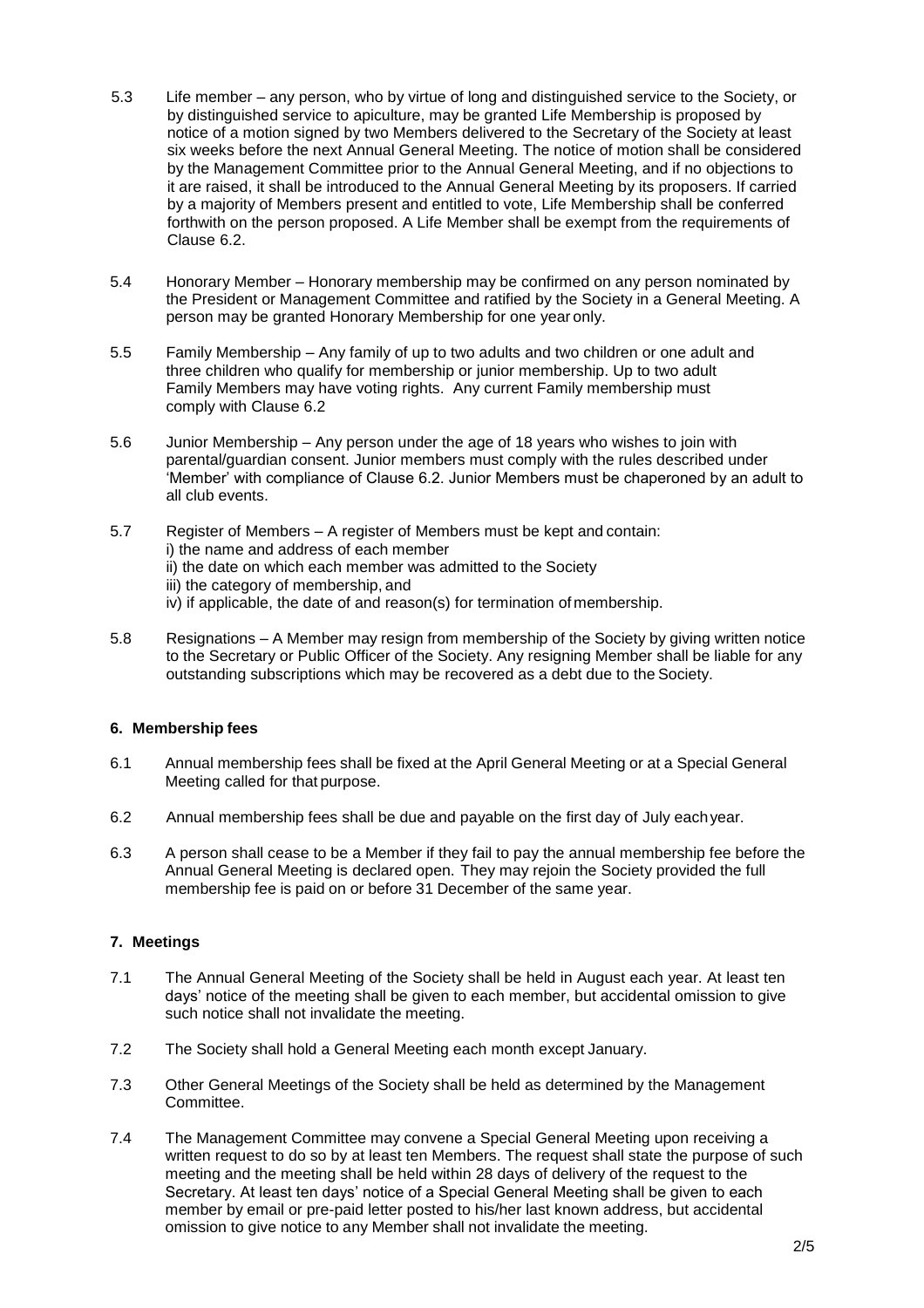### **8. Conduct of Meetings – StandingOrders**

- 8.1 All Meetings of the Society and its Management Committee shall be conducted inaccordance with Standing Orders as prescribed by the Management Committee from time to time.
- 8.2 A record of Standing Orders, amended to date, shall be at every General, Special General and Annual General Meeting of the Society.

## **9. Voting rights**

- 9.1 Each member other than an Honorary Member, shall be entitled to one vote at all meetings of the Society.
- 9.2 A Member shall be entitled to appoint in writing a natural person who is also a Member of the Society to be their proxy, and attend and vote at any meeting of the Society.

### **10. Elections**

10.1 All offices shall be declared vacant at the Annual General Meeting. A simple majority voting system shall be used. Any equality in voting shall be resolved in favour of the retiring candidate (if any) or otherwise by lot. Nominations for all positions may be made either orally or in writing at the Annual General Meeting.

### **11. Quorums**

- 11.1 Quorum at General, Special General and Annual General Meetings shall be twenty Members or one fifth of the total voting membership, whichever is smaller.
- 11.2 Quorum at Management Committee meetings shall be five Members, one of whom must be either the President or the Secretary.

#### **12. Management**

- 12.1 The management of the Society shall be vested in a Management Committee, responsible for the administration and finances of the Society and elected by and from Members (other than Honorary Members) of the Society at the Annual General Meeting or at a Special General Meeting called for that purpose.
- 12.2 The Management Committee shall consist of the President, Vice President, Secretary, Treasurer and four other Members.
- 12.3 The Management Committee shall have power to co-opt up to two further Members, and may fill casual vacancies.
- 12.4 The position of any Member of the Management Committee who is absent from three consecutive meetings whether General or Committee, without leave of absence shall become vacant. Acceptance of an apology shall be deemed granting of such leave.
- 12.5 The Management Committee may appoint sub-committees. The President shall ex-officio be a Member of all such sub-committees. A sub-committee must include at least one member of the Management Committee (other than the President) and may appoint, or co-op people as required, subject to ratification by the Management Committee. Membership of subcommittees need not be confined to Members of the Society.
- 12.6 The Management Committee shall be responsible to the Society for the efficient management of the Society's affairs and shall present, through the President, an Annual Report of the affairs of the Society to each Annual General Meeting.
- 12.7 A summary of proceedings at each Management Committee meeting shall be verbally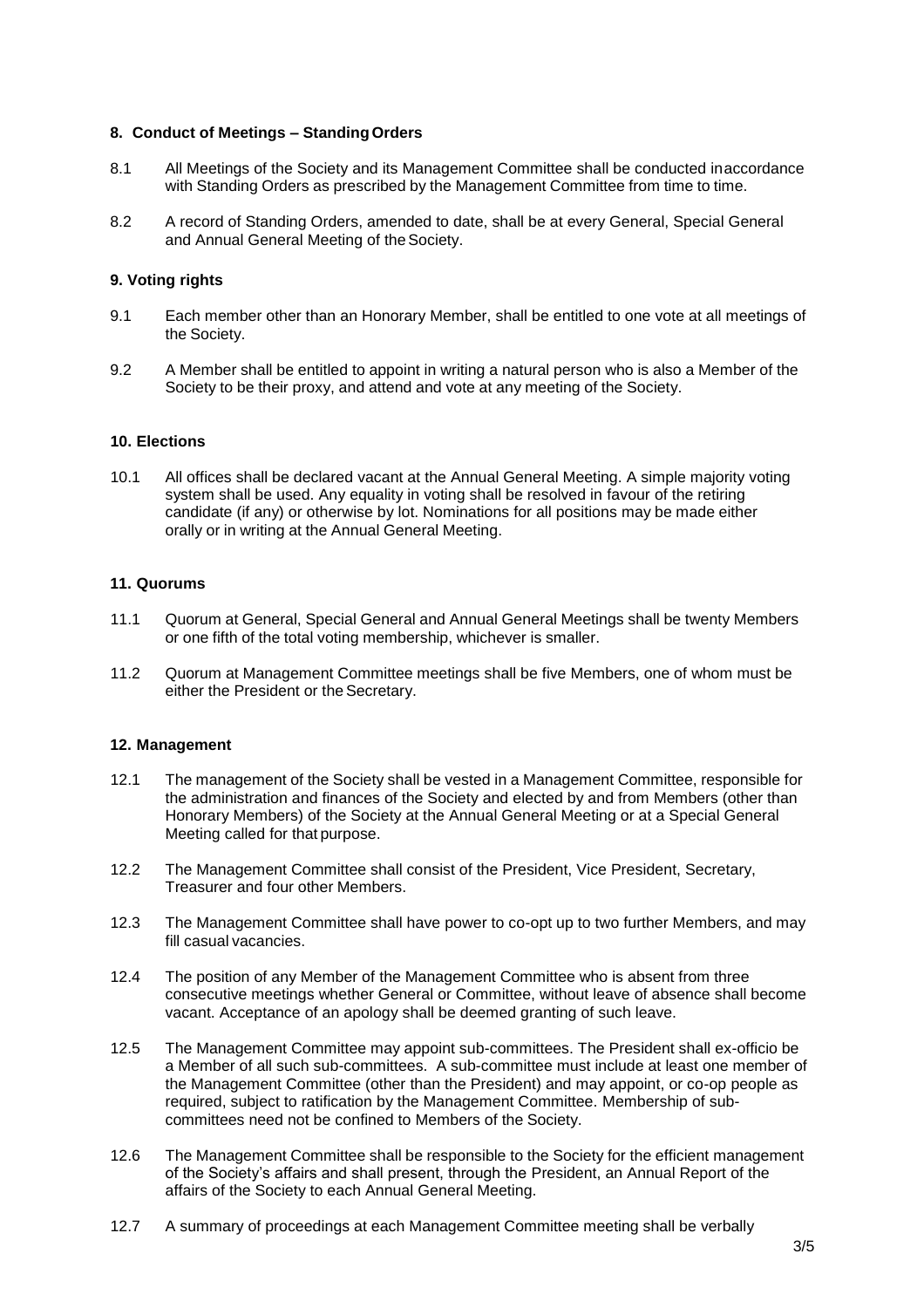reported to the next General Meeting of the Society.

- 12.8 The Management Committee shall meet no less than four times in each financial year.
- 12.9 The Management Committee may make such Rules as it considers necessary for the efficient management of the Society's affairs and effective discharge of its responsibilities as provided for in this Constitution. All Rules made by the Management Committee shall be ratified by the Society in a General Meeting and no Rule shall have effect until it is so ratified.
- 12.10 A record of Rules, amended to date, shall be at every General Meeting of the Society.
- 12.11 Honorariums may be made payable to officers elected to the positions of President, Secretary, Treasurer, the Editor of the Buzzword magazine and the Website Manager. The amount payable for honorariums is to be ratified at the Annual General Meeting each year, with payments to be made payable the first Thursday of June in the following year.
- 12.12 The position of Public Officer is to be ratified by the Management Committee at the first Committee meeting after the Annual General Meeting.

#### **13. Finance**

- 13.1 The financial year of the Society shall end on 30 June.
- 13.2 An Auditor shall be appointed at the Annual General Meeting of theSociety.
- 13.3 The books of accounts shall be balanced and audited as soon as practicable after the end of the financial year of the Society, and in any case before the Annual General Meeting. The audit shall include the Society's movable assets.
- 13.4 The Treasurer shall present at each Annual General Meeting a financial statement certified by the Auditor.
- 13.5 The Treasurer shall maintain a register of the assets of the Society.
- 13.6 That outside of the budget approved by the members, no expenditure greater than \$1000.00 in any one month shall be incurred without the prior approval of members at a General Meeting.
- 13.7 All moneys received shall be deposited in the Society's bank account as soon as practicable thereafter, and all payments from the bank account shall be authorised by any two of the President, Secretary and Treasurer.
- 13.8 All income and property of the Society shall be applied solely towards the objects of the Society and no portion thereof shall be transferred to or paid to any Member of the Society or relatives of Members by way of bonus, dividend or otherwise howsoever by way of profit, provided that nothing shall prevent the payment on good faith of remuneration to any Member of, or person co-opted by, the Society for any services rendered to the Society or any rental paid by the Society for any Member for the use of premises rented by the Society.

#### **14. Expulsion and suspension frommembership**

- 14.1 Any Member may be expelled, or suspended from membership at the discretion of the Management Committee, provided that such a Member shall be advised of the allegations and have the right of appeal to a Special GeneralMeeting.
- 14.2 The Management Committee shall give at least 14 days' notice in writing of its intention to consider a motion to suspend the membership of, or expel that Member. The notice shall detail all allegations made against the Member and shall invite the Member to attend before the Management Committee at the time appointed for consideration of the said motion to answer the allegations.
- 14.3 Voting on a motion of suspension or expulsion, or on an appeal there from, shall be by a simple majority.